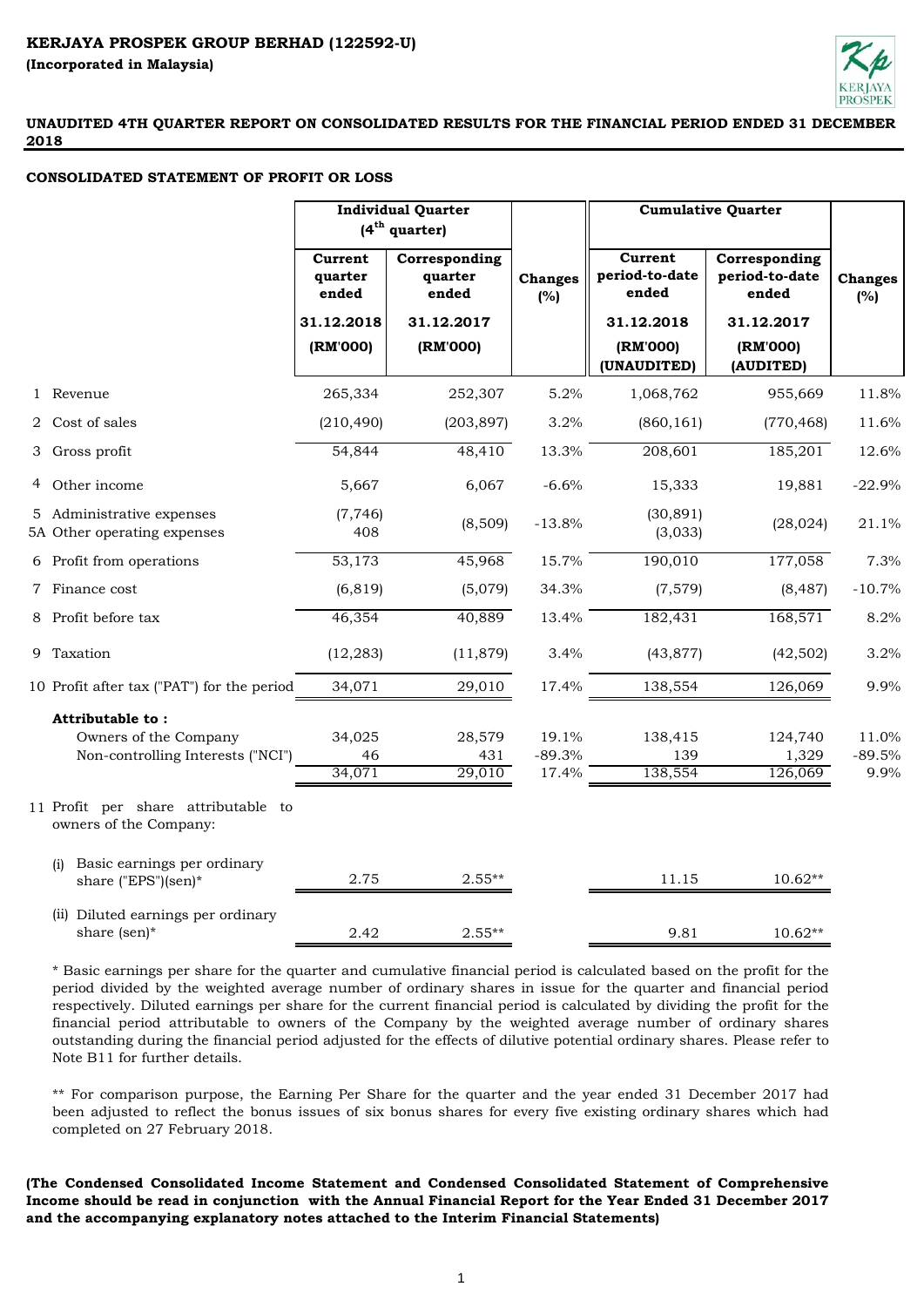

# **UNAUDITED 4TH QUARTER REPORT ON CONSOLIDATED RESULTS FOR THE FINANCIAL PERIOD ENDED 31 DECEMBER 2018**

|   |                                             | <b>Individual Quarter</b>                             |                                                             |                                                                             | <b>Cumulative Quarter</b>                                                       |
|---|---------------------------------------------|-------------------------------------------------------|-------------------------------------------------------------|-----------------------------------------------------------------------------|---------------------------------------------------------------------------------|
|   |                                             | Current<br>quarter<br>ended<br>31.12.2018<br>(RM'000) | Corresponding<br>quarter<br>ended<br>31.12.2017<br>(RM'000) | Current<br>period-to-date<br>ended<br>31.12.2018<br>(RM'000)<br>(UNAUDITED) | Corresponding<br>period-to-date<br>ended<br>31.12.2017<br>(RM'000)<br>(AUDITED) |
|   |                                             |                                                       |                                                             |                                                                             |                                                                                 |
|   | 1 PAT for the period                        | 34,071                                                | 29,010                                                      | 138,554                                                                     | 126,069                                                                         |
| 2 | Other Comprehensive Expense:                |                                                       |                                                             |                                                                             |                                                                                 |
|   | - Foreign currency translation differences  | 51                                                    | (508)                                                       | (48)                                                                        | 400                                                                             |
|   | 3 Total comprehensive income for the period | 34,122                                                | 28,502                                                      | 138,506                                                                     | 126,469                                                                         |
|   | Attributable to:                            |                                                       |                                                             |                                                                             |                                                                                 |
|   | Owners of the Company                       | 34,076                                                | 28,071                                                      | 138,367                                                                     | 125,140                                                                         |
|   | Non-controlling Interests ("NCI")           | 46                                                    | 431                                                         | 139                                                                         | 1,329                                                                           |
|   |                                             | 34,122                                                | 28,502                                                      | 138,506                                                                     | 126,469                                                                         |

# **CONSOLIDATED STATEMENT OF PROFIT OR LOSS AND OTHER COMPREHENSIVE INCOME**

**(The Condensed Consolidated Income Statement and Condensed Consolidated Statement of Comprehensive Income** should be read in conjunction with the Annual Financial Report for the Year Ended 31 December 2017 and the **accompanying explanatory notes attached to the Interim Financial Statements)**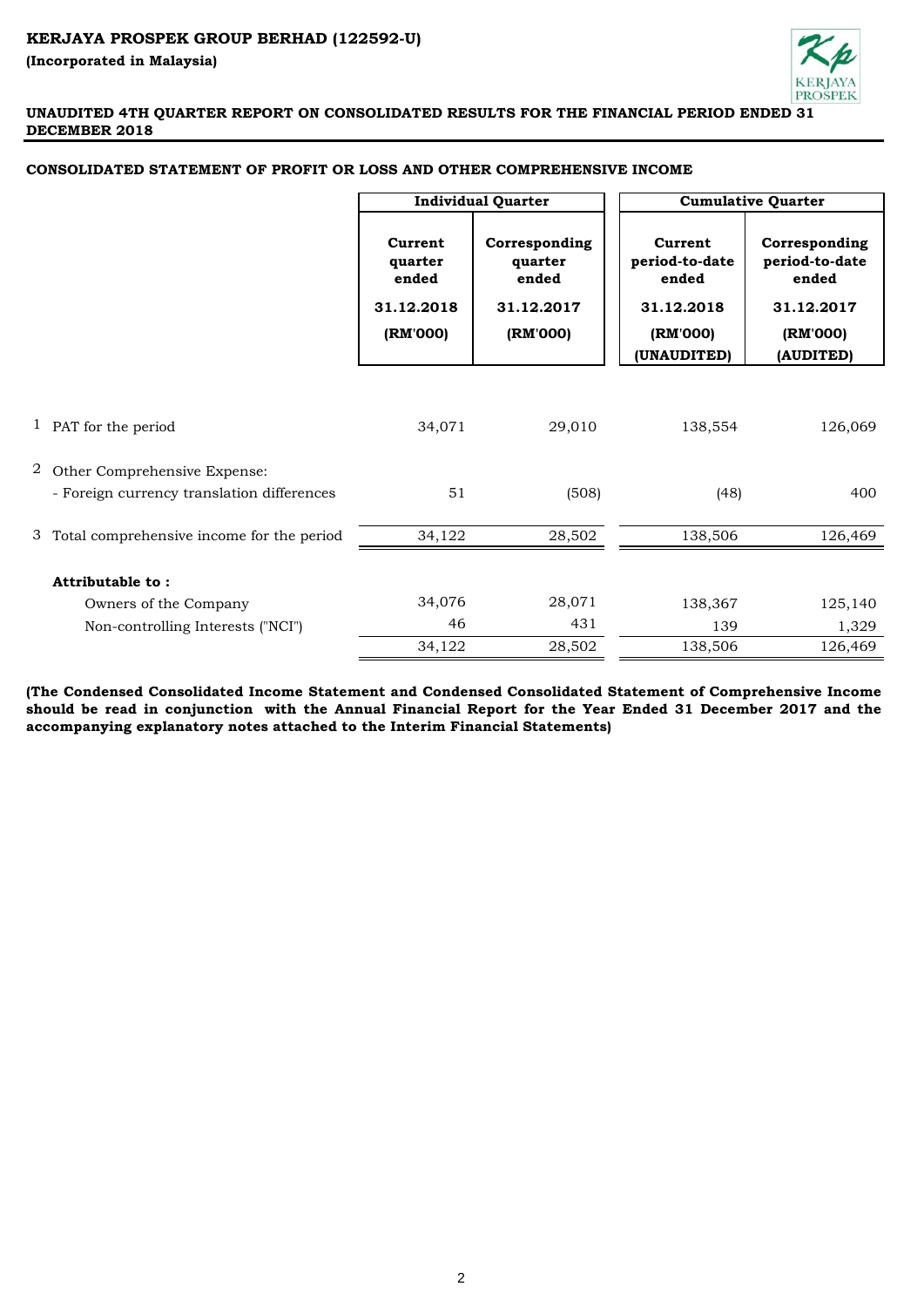

# **UNAUDITED 4TH QUARTER REPORT ON CONSOLIDATED RESULTS FOR THE FINANCIAL PERIOD ENDED 31 DECEMBER 2018**

# **CONSOLIDATED STATEMENT OF FINANCIAL POSITION**

|                                                      |                     | As at<br>31.12.2018<br>(RM'000)<br>(UNAUDITED) | As at<br>31.12.2017<br>(RM'000)<br>(AUDITED) |
|------------------------------------------------------|---------------------|------------------------------------------------|----------------------------------------------|
| <b>ASSETS</b>                                        |                     |                                                |                                              |
| <b>Non-Current Assets</b>                            |                     |                                                |                                              |
| Property, Plant and Equipment                        |                     | 160,618                                        | 145,325                                      |
| <b>Investment Properties</b>                         |                     | 2,593                                          | 5,142                                        |
| Other Investments                                    |                     | 8,201                                          | 13,069                                       |
| Intangible Assets                                    |                     | 353,155                                        | 353,186                                      |
| <b>Trade Receivables</b>                             |                     | 166,278                                        | 135,358                                      |
| Deferred tax assets                                  |                     |                                                |                                              |
|                                                      |                     | 690,845                                        | 652,080                                      |
| <b>Current Assets</b>                                |                     |                                                |                                              |
| Inventories                                          |                     | 106,562                                        | 71,805                                       |
| Trade and other receivables                          |                     | 243,193                                        | 238,516                                      |
| Accrued billings in respect of property development  |                     | 26,396                                         |                                              |
| <b>Tax Recoverables</b>                              |                     | 1,633                                          | 2,989                                        |
| Other current assets                                 |                     | 12,277                                         | 33,848                                       |
| Fixed Deposits and Quoted Unit Trusts                |                     | 98,370                                         | 134,732                                      |
| Cash and Bank Balances                               |                     | 154,261<br>642,692                             | 50,684<br>532,574                            |
|                                                      |                     |                                                |                                              |
|                                                      | <b>TOTAL ASSETS</b> | 1,333,537                                      | 1,184,654                                    |
| <b>EQUITY AND LIABILITIES</b>                        |                     |                                                |                                              |
| Equity Attributable to Equity Holders of the Company |                     |                                                |                                              |
| Share Capital                                        |                     | 642,658                                        | 642,658                                      |
| <b>Other Reserves</b>                                |                     | (7, 380)                                       | 724                                          |
| <b>Retained Profits</b>                              |                     | 341,690                                        | 234,367                                      |
|                                                      |                     | 976,968                                        | 877,749                                      |

# **Non-controlling Interests** 2,001 1,862 **Total Equity** 879,611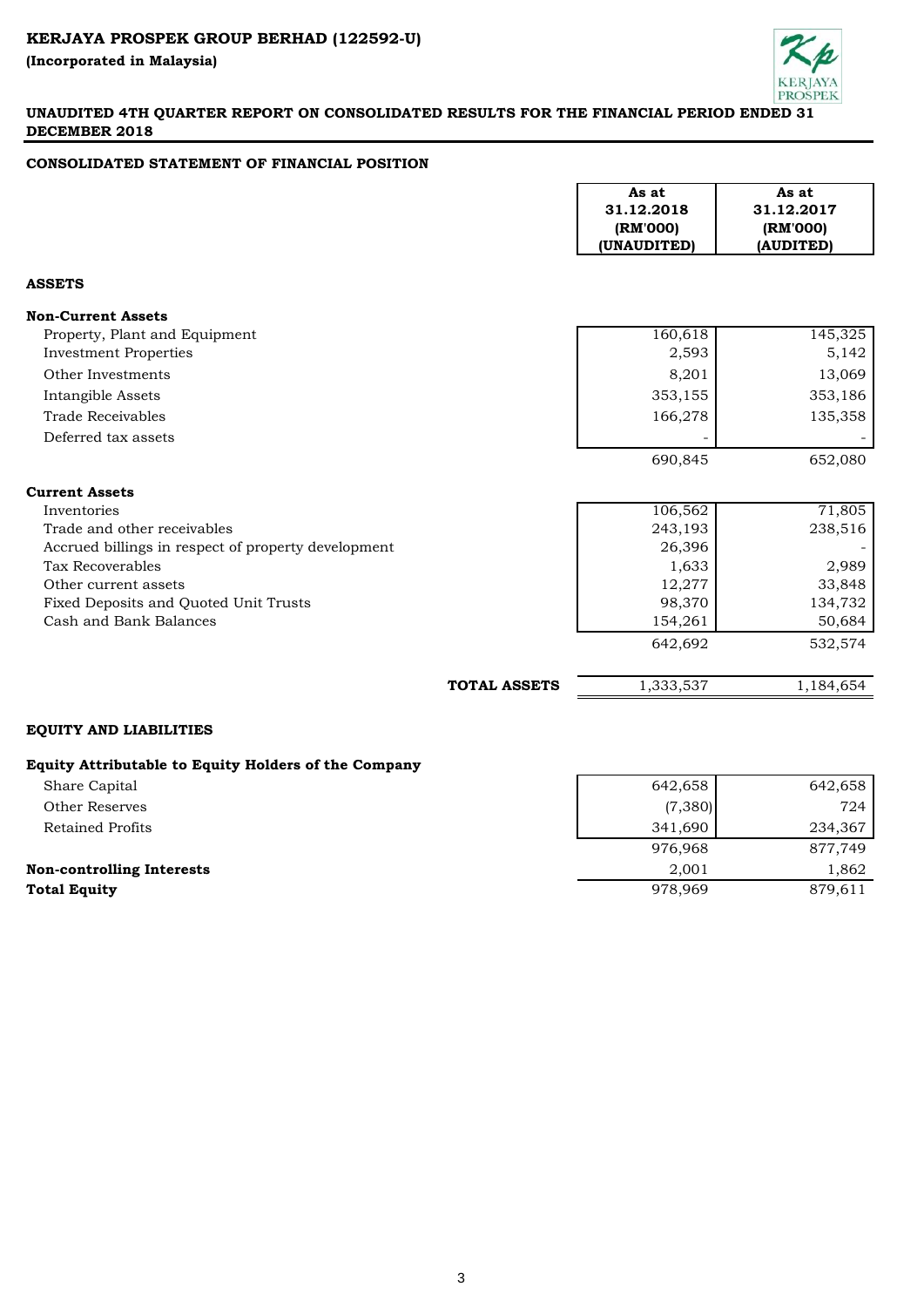

## **UNAUDITED 4TH QUARTER REPORT ON CONSOLIDATED RESULTS FOR THE FINANCIAL PERIOD ENDED 31 DECEMBER 2018**

## **CONSOLIDATED STATEMENT OF FINANCIAL POSITION (CONT'D)**

|                                                                 | As at<br>31.12.2018<br>(RM'000)<br>(UNAUDITED) | As at<br>31.12.2017<br>(RM'000)<br>(AUDITED) |
|-----------------------------------------------------------------|------------------------------------------------|----------------------------------------------|
| <b>Non-Current Liabilities</b>                                  |                                                |                                              |
| Trade and other payables                                        | 59,507                                         | 49,018                                       |
| Deferred tax liabilities                                        | 7,417                                          | 8,046                                        |
|                                                                 | 66,924                                         | 57,064                                       |
| <b>Current Liabilities</b>                                      |                                                |                                              |
| Trade and other payables                                        | 185,620                                        | 145,944                                      |
| Other current liabilities                                       | 30,919                                         | 76,980                                       |
| Progress billings in respect of property development            |                                                | 14,915                                       |
| Borrowings                                                      | 60,123                                         |                                              |
| Provision for Taxation                                          | 10,982                                         | 10,140                                       |
|                                                                 | 287,644                                        | 247,979                                      |
| <b>Total Liabilities</b>                                        | 354,568                                        | 305,043                                      |
| TOTAL EQUITY AND LIABILITIES                                    | 1,333,537                                      | 1,184,654                                    |
| Net assets per share attributable to owners of the Company (RM) | 0.79                                           | 1.55                                         |
| No. of ordinary shares (in thousand)                            | 1,235,134                                      | 564,531                                      |

**(The Condensed Consolidated Statement of Financial Position should be read in conjunction with the Annual** Financial Report for the Year Ended 31 December 2017 and the accompanying explanatory notes attached to the **Interim Financial Statements)**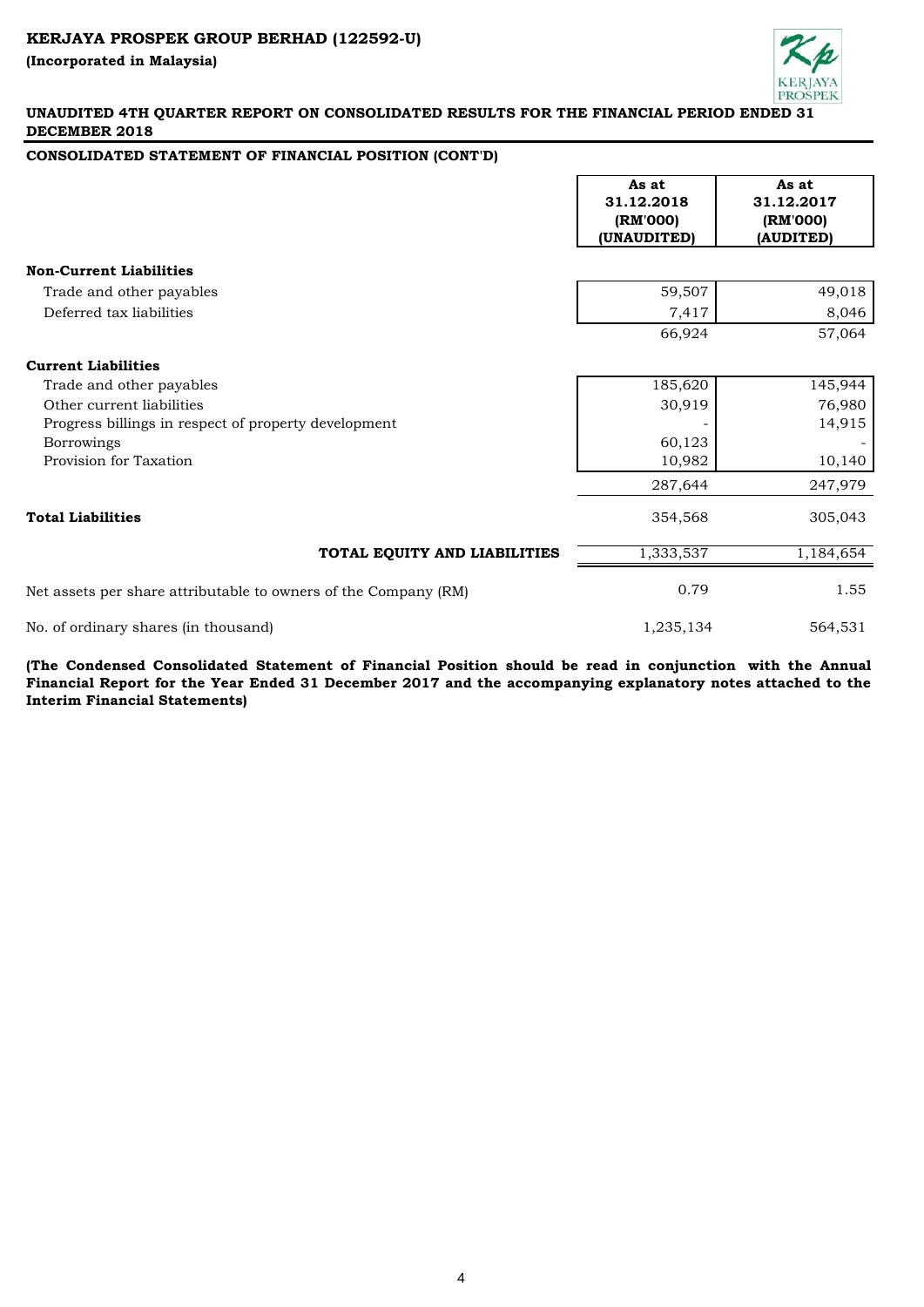

## **CONSOLIDATED STATEMENTS OF CHANGES IN EQUITY**

|                                                                                | Attributable to Equity Holders of the Company |                                                |                                           |                              |                                                   |                                             |                                                         |                                                |
|--------------------------------------------------------------------------------|-----------------------------------------------|------------------------------------------------|-------------------------------------------|------------------------------|---------------------------------------------------|---------------------------------------------|---------------------------------------------------------|------------------------------------------------|
|                                                                                |                                               |                                                |                                           |                              |                                                   |                                             |                                                         |                                                |
|                                                                                | <b>Share</b><br>Capital<br><b>RM'000</b>      | <b>Share</b><br>Premium $(1)$<br><b>RM'000</b> | Other<br><b>Reserves</b><br><b>RM'000</b> | <b>RCPS</b><br><b>RM'000</b> | <b>Treasury</b><br><b>Shares</b><br><b>RM'000</b> | Retained<br><b>Profits</b><br><b>RM'000</b> | Non<br>Controlling<br><b>Interests</b><br><b>RM'000</b> | <b>Total</b><br><b>Equity</b><br><b>RM'000</b> |
| 12 MONTHS PERIOD ENDED 31<br>DECEMBER 2018                                     |                                               |                                                |                                           |                              |                                                   |                                             |                                                         |                                                |
| Balance as at 1 January 2018<br>Effect of adopting MFRS 9                      | 642,658                                       |                                                | 724                                       |                              |                                                   | 234,367<br>(6, 260)                         | 1,862                                                   | 879,611<br>(6, 260)                            |
| Balance as at 1 January 2018<br>(restated)<br>Total Comprehensive Income       | 642,658                                       |                                                | 724                                       |                              |                                                   | 228,107                                     | 1,862                                                   | 873,351                                        |
| for the period                                                                 |                                               |                                                | (48)                                      |                              |                                                   | 138,415                                     | 139                                                     | 138,506                                        |
| Dividend declared                                                              |                                               |                                                |                                           |                              |                                                   | (24, 832)                                   |                                                         | (24, 832)                                      |
| Shares repurchased                                                             |                                               |                                                | $\overline{\phantom{a}}$                  | $\overline{\phantom{a}}$     | (8,056)                                           |                                             |                                                         | (8,056)                                        |
| Balance as at 31 December 2018                                                 | 642,658                                       | $\overline{a}$                                 | 676                                       | $\overline{a}$               | (8,056)                                           | 341,690                                     | 2,001                                                   | 978,969                                        |
| <b>12 MONTHS PERIOD ENDED 31</b><br><b>DECEMBER 2017</b>                       |                                               |                                                |                                           |                              |                                                   |                                             |                                                         |                                                |
| Balance as at 1 January 2017                                                   | 254,533                                       | 330,009                                        | 324                                       | 36,523                       |                                                   | 140,444                                     | 533                                                     | 762,366                                        |
| Total Comprehensive Income<br>for the period                                   |                                               |                                                | 400                                       |                              |                                                   | 124,740                                     | 1,329                                                   | 126,469                                        |
| Dividend paid                                                                  |                                               |                                                |                                           |                              | $\overline{a}$                                    | (30, 817)                                   |                                                         | (30, 817)                                      |
| Issuance of shares pursuant to<br>- Warrants exercised<br>- Conversion of RCPS | 19,005<br>38,680                              | 461                                            |                                           | (36, 523)                    |                                                   |                                             |                                                         | 19,466<br>2,157                                |
| Effect of implementation of<br>Companies Act, 2016                             | 330,440                                       | (330, 440)                                     |                                           |                              |                                                   |                                             |                                                         |                                                |
| Share issuance expenses                                                        |                                               | (30)                                           |                                           |                              |                                                   |                                             |                                                         | (30)                                           |
| Balance as at 31 December 2017                                                 | 642,658                                       |                                                | 724                                       |                              |                                                   | 234,367                                     | 1,862                                                   | 879,611                                        |

### **Note**

 $(1)$  Effective from 31 January 2017, the new Companies Act 2016 ("the Act") abolished the concept of authorised share capital and par value of share capital. Consequently, the credit balance of the share premium becomes part of the Company's share capital pursuant to the transitional provision set out in Section 618(2) of the Act. Nothwithstanding this provision, the Company may within 24 months from the commencement of the Act, use this amount for the purposes as set out in Section 618(3) of the Act. There is no impact on the numbers of ordinary shares in issue or the relative entitlement of any of the members as a result of this transition.

**(The Condensed Consolidated Statements of Changes in Equity should be read in conjunction with the Annual** Financial Report for the Year Ended 31 December 2017 and the accompanying explanatory notes attached to the **Interim Financial Statements)**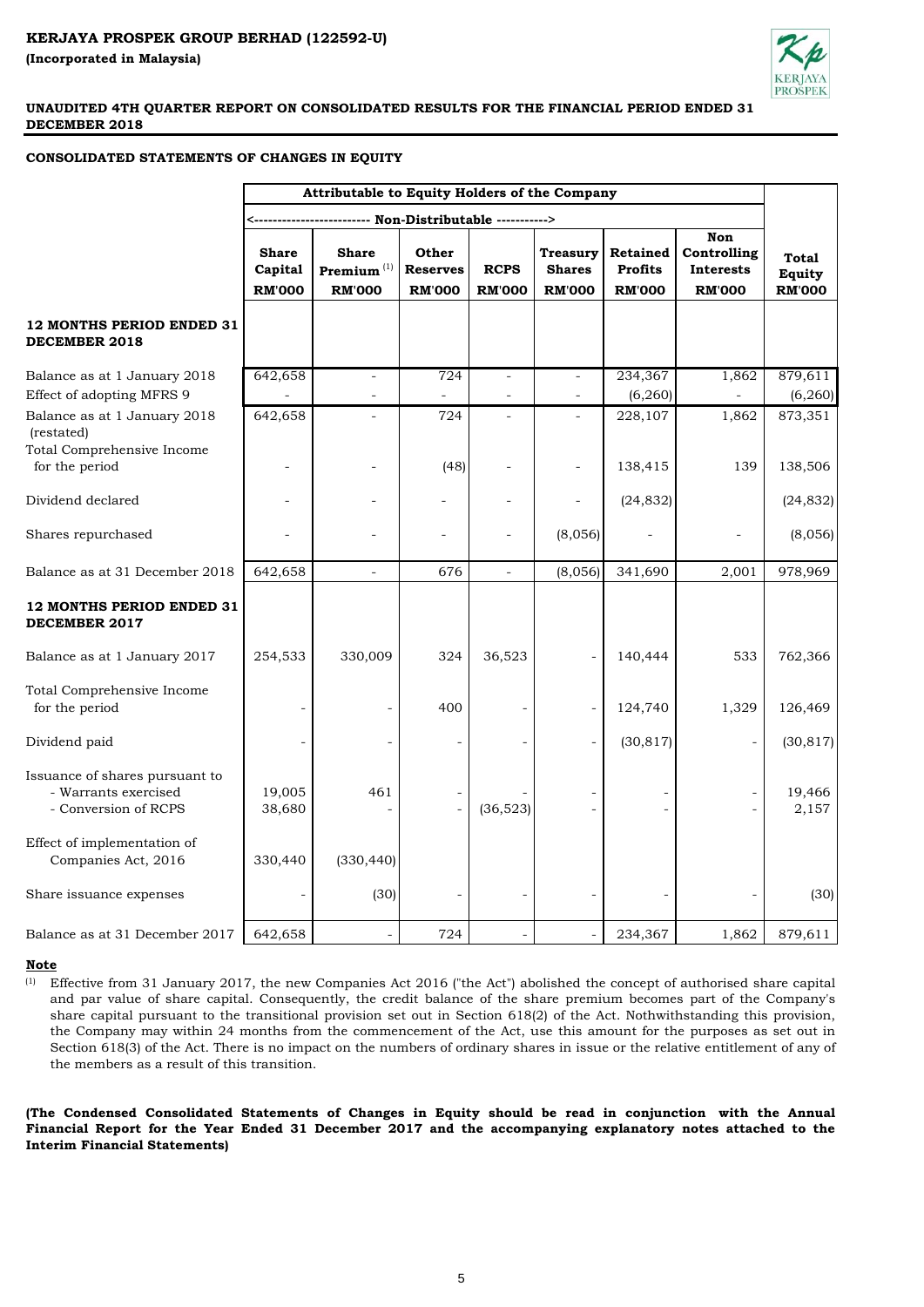

# **UNAUDITED 4TH QUARTER REPORT ON CONSOLIDATED RESULTS FOR THE FINANCIAL PERIOD ENDED 31 DECEMBER 2018**

## **CONSOLIDATED CASHFLOW STATEMENT**

| (UNAUDITED)<br>(AUDITED)<br>Profit before tax<br>182,431<br>168,571<br>Adjustment for:<br>Amortisation and depreciation of property, plant and equipments<br>32,841<br>23,817<br>Non-cash items<br>6,824<br>(765)<br>Operating Profit Before Working Capital Changes<br>222,096<br>191,623<br>Changes in working capital :<br>Net change in operating assets<br>(90, 875)<br>(41, 460)<br>Net change in operating liabilities<br>(12, 309)<br>13,847<br>Net Cash Generated from Operations<br>118,912<br>164,010<br>Interest received<br>4,650<br>5,371<br>Interest paid<br>(218)<br>(91)<br>Income tax refund<br>377<br>Income tax paid<br>(43, 515)<br>(38, 895)<br>Net Cash Generated from Operating Activities<br>80,550<br>130,051<br>(50, 135)<br>(53, 288)<br>Acquisition of property, plant and equipments<br>Acquisition of investment properties<br>(14,980)<br>Proceeds from disposal of property, plant and equipments<br>9,682<br>7,011<br>Net Cash Used In Investing Activities<br>(61, 257)<br>(40, 453)<br>CASH FLOW USED IN FINANCING ACTIVITIES<br>Payment of share issuance expenses<br>(30)<br>Proceeds from exercise of warrants<br>461<br>Proceeds from issuance of share capital<br>19,005<br>Purchase from treasury shares<br>(8,056)<br>Dividend declared during the period<br>(24, 832)<br>(30, 817)<br>Net Cash Used In Financing Activities<br>(32, 888)<br>(11, 381)<br>7,209<br>NET INCREASE IN CASH AND CASH EQUIVALENTS<br>57,413<br>5<br>400<br>(122)<br>185,416<br>127,603<br>192,508<br>185,416<br>CASH AND CASH EQUIVALENTS AT END OF PERIOD<br>CASH AND CASH EQUIVALENTS AT END OF PERIOD CONSIST OF:<br>Cash and Bank Balances<br>154,261<br>50,684<br>Fixed Deposits and Quoted Unit Trust<br>98,370<br>134,732<br>Less: Short term borrowing<br>(60, 123)<br>192,508<br>185,416 |                                                  | Current<br>period-to-date<br>ended<br>31.12.2018<br>(RM'000) | Corresponding<br>period-to-date<br>ended<br>31.12.2017<br>(RM'000) |
|-------------------------------------------------------------------------------------------------------------------------------------------------------------------------------------------------------------------------------------------------------------------------------------------------------------------------------------------------------------------------------------------------------------------------------------------------------------------------------------------------------------------------------------------------------------------------------------------------------------------------------------------------------------------------------------------------------------------------------------------------------------------------------------------------------------------------------------------------------------------------------------------------------------------------------------------------------------------------------------------------------------------------------------------------------------------------------------------------------------------------------------------------------------------------------------------------------------------------------------------------------------------------------------------------------------------------------------------------------------------------------------------------------------------------------------------------------------------------------------------------------------------------------------------------------------------------------------------------------------------------------------------------------------------------------------------------------------------------------------------------------------------------------------------------------------------------|--------------------------------------------------|--------------------------------------------------------------|--------------------------------------------------------------------|
|                                                                                                                                                                                                                                                                                                                                                                                                                                                                                                                                                                                                                                                                                                                                                                                                                                                                                                                                                                                                                                                                                                                                                                                                                                                                                                                                                                                                                                                                                                                                                                                                                                                                                                                                                                                                                         |                                                  |                                                              |                                                                    |
|                                                                                                                                                                                                                                                                                                                                                                                                                                                                                                                                                                                                                                                                                                                                                                                                                                                                                                                                                                                                                                                                                                                                                                                                                                                                                                                                                                                                                                                                                                                                                                                                                                                                                                                                                                                                                         | CASH FLOWS FROM OPERATING ACTIVITIES             |                                                              |                                                                    |
|                                                                                                                                                                                                                                                                                                                                                                                                                                                                                                                                                                                                                                                                                                                                                                                                                                                                                                                                                                                                                                                                                                                                                                                                                                                                                                                                                                                                                                                                                                                                                                                                                                                                                                                                                                                                                         |                                                  |                                                              |                                                                    |
|                                                                                                                                                                                                                                                                                                                                                                                                                                                                                                                                                                                                                                                                                                                                                                                                                                                                                                                                                                                                                                                                                                                                                                                                                                                                                                                                                                                                                                                                                                                                                                                                                                                                                                                                                                                                                         |                                                  |                                                              |                                                                    |
|                                                                                                                                                                                                                                                                                                                                                                                                                                                                                                                                                                                                                                                                                                                                                                                                                                                                                                                                                                                                                                                                                                                                                                                                                                                                                                                                                                                                                                                                                                                                                                                                                                                                                                                                                                                                                         |                                                  |                                                              |                                                                    |
|                                                                                                                                                                                                                                                                                                                                                                                                                                                                                                                                                                                                                                                                                                                                                                                                                                                                                                                                                                                                                                                                                                                                                                                                                                                                                                                                                                                                                                                                                                                                                                                                                                                                                                                                                                                                                         |                                                  |                                                              |                                                                    |
|                                                                                                                                                                                                                                                                                                                                                                                                                                                                                                                                                                                                                                                                                                                                                                                                                                                                                                                                                                                                                                                                                                                                                                                                                                                                                                                                                                                                                                                                                                                                                                                                                                                                                                                                                                                                                         |                                                  |                                                              |                                                                    |
|                                                                                                                                                                                                                                                                                                                                                                                                                                                                                                                                                                                                                                                                                                                                                                                                                                                                                                                                                                                                                                                                                                                                                                                                                                                                                                                                                                                                                                                                                                                                                                                                                                                                                                                                                                                                                         |                                                  |                                                              |                                                                    |
|                                                                                                                                                                                                                                                                                                                                                                                                                                                                                                                                                                                                                                                                                                                                                                                                                                                                                                                                                                                                                                                                                                                                                                                                                                                                                                                                                                                                                                                                                                                                                                                                                                                                                                                                                                                                                         |                                                  |                                                              |                                                                    |
|                                                                                                                                                                                                                                                                                                                                                                                                                                                                                                                                                                                                                                                                                                                                                                                                                                                                                                                                                                                                                                                                                                                                                                                                                                                                                                                                                                                                                                                                                                                                                                                                                                                                                                                                                                                                                         |                                                  |                                                              |                                                                    |
|                                                                                                                                                                                                                                                                                                                                                                                                                                                                                                                                                                                                                                                                                                                                                                                                                                                                                                                                                                                                                                                                                                                                                                                                                                                                                                                                                                                                                                                                                                                                                                                                                                                                                                                                                                                                                         |                                                  |                                                              |                                                                    |
|                                                                                                                                                                                                                                                                                                                                                                                                                                                                                                                                                                                                                                                                                                                                                                                                                                                                                                                                                                                                                                                                                                                                                                                                                                                                                                                                                                                                                                                                                                                                                                                                                                                                                                                                                                                                                         |                                                  |                                                              |                                                                    |
|                                                                                                                                                                                                                                                                                                                                                                                                                                                                                                                                                                                                                                                                                                                                                                                                                                                                                                                                                                                                                                                                                                                                                                                                                                                                                                                                                                                                                                                                                                                                                                                                                                                                                                                                                                                                                         |                                                  |                                                              |                                                                    |
|                                                                                                                                                                                                                                                                                                                                                                                                                                                                                                                                                                                                                                                                                                                                                                                                                                                                                                                                                                                                                                                                                                                                                                                                                                                                                                                                                                                                                                                                                                                                                                                                                                                                                                                                                                                                                         |                                                  |                                                              |                                                                    |
|                                                                                                                                                                                                                                                                                                                                                                                                                                                                                                                                                                                                                                                                                                                                                                                                                                                                                                                                                                                                                                                                                                                                                                                                                                                                                                                                                                                                                                                                                                                                                                                                                                                                                                                                                                                                                         |                                                  |                                                              |                                                                    |
|                                                                                                                                                                                                                                                                                                                                                                                                                                                                                                                                                                                                                                                                                                                                                                                                                                                                                                                                                                                                                                                                                                                                                                                                                                                                                                                                                                                                                                                                                                                                                                                                                                                                                                                                                                                                                         |                                                  |                                                              |                                                                    |
|                                                                                                                                                                                                                                                                                                                                                                                                                                                                                                                                                                                                                                                                                                                                                                                                                                                                                                                                                                                                                                                                                                                                                                                                                                                                                                                                                                                                                                                                                                                                                                                                                                                                                                                                                                                                                         | CASH FLOW USED IN INVESTING ACTIVITIES           |                                                              |                                                                    |
|                                                                                                                                                                                                                                                                                                                                                                                                                                                                                                                                                                                                                                                                                                                                                                                                                                                                                                                                                                                                                                                                                                                                                                                                                                                                                                                                                                                                                                                                                                                                                                                                                                                                                                                                                                                                                         |                                                  |                                                              |                                                                    |
|                                                                                                                                                                                                                                                                                                                                                                                                                                                                                                                                                                                                                                                                                                                                                                                                                                                                                                                                                                                                                                                                                                                                                                                                                                                                                                                                                                                                                                                                                                                                                                                                                                                                                                                                                                                                                         |                                                  |                                                              |                                                                    |
|                                                                                                                                                                                                                                                                                                                                                                                                                                                                                                                                                                                                                                                                                                                                                                                                                                                                                                                                                                                                                                                                                                                                                                                                                                                                                                                                                                                                                                                                                                                                                                                                                                                                                                                                                                                                                         |                                                  |                                                              |                                                                    |
|                                                                                                                                                                                                                                                                                                                                                                                                                                                                                                                                                                                                                                                                                                                                                                                                                                                                                                                                                                                                                                                                                                                                                                                                                                                                                                                                                                                                                                                                                                                                                                                                                                                                                                                                                                                                                         |                                                  |                                                              |                                                                    |
|                                                                                                                                                                                                                                                                                                                                                                                                                                                                                                                                                                                                                                                                                                                                                                                                                                                                                                                                                                                                                                                                                                                                                                                                                                                                                                                                                                                                                                                                                                                                                                                                                                                                                                                                                                                                                         |                                                  |                                                              |                                                                    |
|                                                                                                                                                                                                                                                                                                                                                                                                                                                                                                                                                                                                                                                                                                                                                                                                                                                                                                                                                                                                                                                                                                                                                                                                                                                                                                                                                                                                                                                                                                                                                                                                                                                                                                                                                                                                                         |                                                  |                                                              |                                                                    |
|                                                                                                                                                                                                                                                                                                                                                                                                                                                                                                                                                                                                                                                                                                                                                                                                                                                                                                                                                                                                                                                                                                                                                                                                                                                                                                                                                                                                                                                                                                                                                                                                                                                                                                                                                                                                                         |                                                  |                                                              |                                                                    |
|                                                                                                                                                                                                                                                                                                                                                                                                                                                                                                                                                                                                                                                                                                                                                                                                                                                                                                                                                                                                                                                                                                                                                                                                                                                                                                                                                                                                                                                                                                                                                                                                                                                                                                                                                                                                                         |                                                  |                                                              |                                                                    |
|                                                                                                                                                                                                                                                                                                                                                                                                                                                                                                                                                                                                                                                                                                                                                                                                                                                                                                                                                                                                                                                                                                                                                                                                                                                                                                                                                                                                                                                                                                                                                                                                                                                                                                                                                                                                                         |                                                  |                                                              |                                                                    |
|                                                                                                                                                                                                                                                                                                                                                                                                                                                                                                                                                                                                                                                                                                                                                                                                                                                                                                                                                                                                                                                                                                                                                                                                                                                                                                                                                                                                                                                                                                                                                                                                                                                                                                                                                                                                                         |                                                  |                                                              |                                                                    |
|                                                                                                                                                                                                                                                                                                                                                                                                                                                                                                                                                                                                                                                                                                                                                                                                                                                                                                                                                                                                                                                                                                                                                                                                                                                                                                                                                                                                                                                                                                                                                                                                                                                                                                                                                                                                                         |                                                  |                                                              |                                                                    |
|                                                                                                                                                                                                                                                                                                                                                                                                                                                                                                                                                                                                                                                                                                                                                                                                                                                                                                                                                                                                                                                                                                                                                                                                                                                                                                                                                                                                                                                                                                                                                                                                                                                                                                                                                                                                                         |                                                  |                                                              |                                                                    |
|                                                                                                                                                                                                                                                                                                                                                                                                                                                                                                                                                                                                                                                                                                                                                                                                                                                                                                                                                                                                                                                                                                                                                                                                                                                                                                                                                                                                                                                                                                                                                                                                                                                                                                                                                                                                                         |                                                  |                                                              |                                                                    |
|                                                                                                                                                                                                                                                                                                                                                                                                                                                                                                                                                                                                                                                                                                                                                                                                                                                                                                                                                                                                                                                                                                                                                                                                                                                                                                                                                                                                                                                                                                                                                                                                                                                                                                                                                                                                                         | <b>EFFECT OF EXCHANGE RATE CHANGES</b>           |                                                              |                                                                    |
|                                                                                                                                                                                                                                                                                                                                                                                                                                                                                                                                                                                                                                                                                                                                                                                                                                                                                                                                                                                                                                                                                                                                                                                                                                                                                                                                                                                                                                                                                                                                                                                                                                                                                                                                                                                                                         | <b>ALLOWANCE OF ECL (MFRS 9)</b>                 |                                                              |                                                                    |
|                                                                                                                                                                                                                                                                                                                                                                                                                                                                                                                                                                                                                                                                                                                                                                                                                                                                                                                                                                                                                                                                                                                                                                                                                                                                                                                                                                                                                                                                                                                                                                                                                                                                                                                                                                                                                         | CASH AND CASH EQUIVALENTS AT BEGINNING OF PERIOD |                                                              |                                                                    |
|                                                                                                                                                                                                                                                                                                                                                                                                                                                                                                                                                                                                                                                                                                                                                                                                                                                                                                                                                                                                                                                                                                                                                                                                                                                                                                                                                                                                                                                                                                                                                                                                                                                                                                                                                                                                                         |                                                  |                                                              |                                                                    |
|                                                                                                                                                                                                                                                                                                                                                                                                                                                                                                                                                                                                                                                                                                                                                                                                                                                                                                                                                                                                                                                                                                                                                                                                                                                                                                                                                                                                                                                                                                                                                                                                                                                                                                                                                                                                                         |                                                  |                                                              |                                                                    |
|                                                                                                                                                                                                                                                                                                                                                                                                                                                                                                                                                                                                                                                                                                                                                                                                                                                                                                                                                                                                                                                                                                                                                                                                                                                                                                                                                                                                                                                                                                                                                                                                                                                                                                                                                                                                                         |                                                  |                                                              |                                                                    |
|                                                                                                                                                                                                                                                                                                                                                                                                                                                                                                                                                                                                                                                                                                                                                                                                                                                                                                                                                                                                                                                                                                                                                                                                                                                                                                                                                                                                                                                                                                                                                                                                                                                                                                                                                                                                                         |                                                  |                                                              |                                                                    |
|                                                                                                                                                                                                                                                                                                                                                                                                                                                                                                                                                                                                                                                                                                                                                                                                                                                                                                                                                                                                                                                                                                                                                                                                                                                                                                                                                                                                                                                                                                                                                                                                                                                                                                                                                                                                                         |                                                  |                                                              |                                                                    |
|                                                                                                                                                                                                                                                                                                                                                                                                                                                                                                                                                                                                                                                                                                                                                                                                                                                                                                                                                                                                                                                                                                                                                                                                                                                                                                                                                                                                                                                                                                                                                                                                                                                                                                                                                                                                                         |                                                  |                                                              |                                                                    |
|                                                                                                                                                                                                                                                                                                                                                                                                                                                                                                                                                                                                                                                                                                                                                                                                                                                                                                                                                                                                                                                                                                                                                                                                                                                                                                                                                                                                                                                                                                                                                                                                                                                                                                                                                                                                                         |                                                  |                                                              |                                                                    |

**(The Condensed Consolidated Cashflow Statements should be read in conjunction with the Annual Financial Report for the Year Ended 31 December 2017 and the accompanying explanatory notes attached to the Interim Financial Statements)**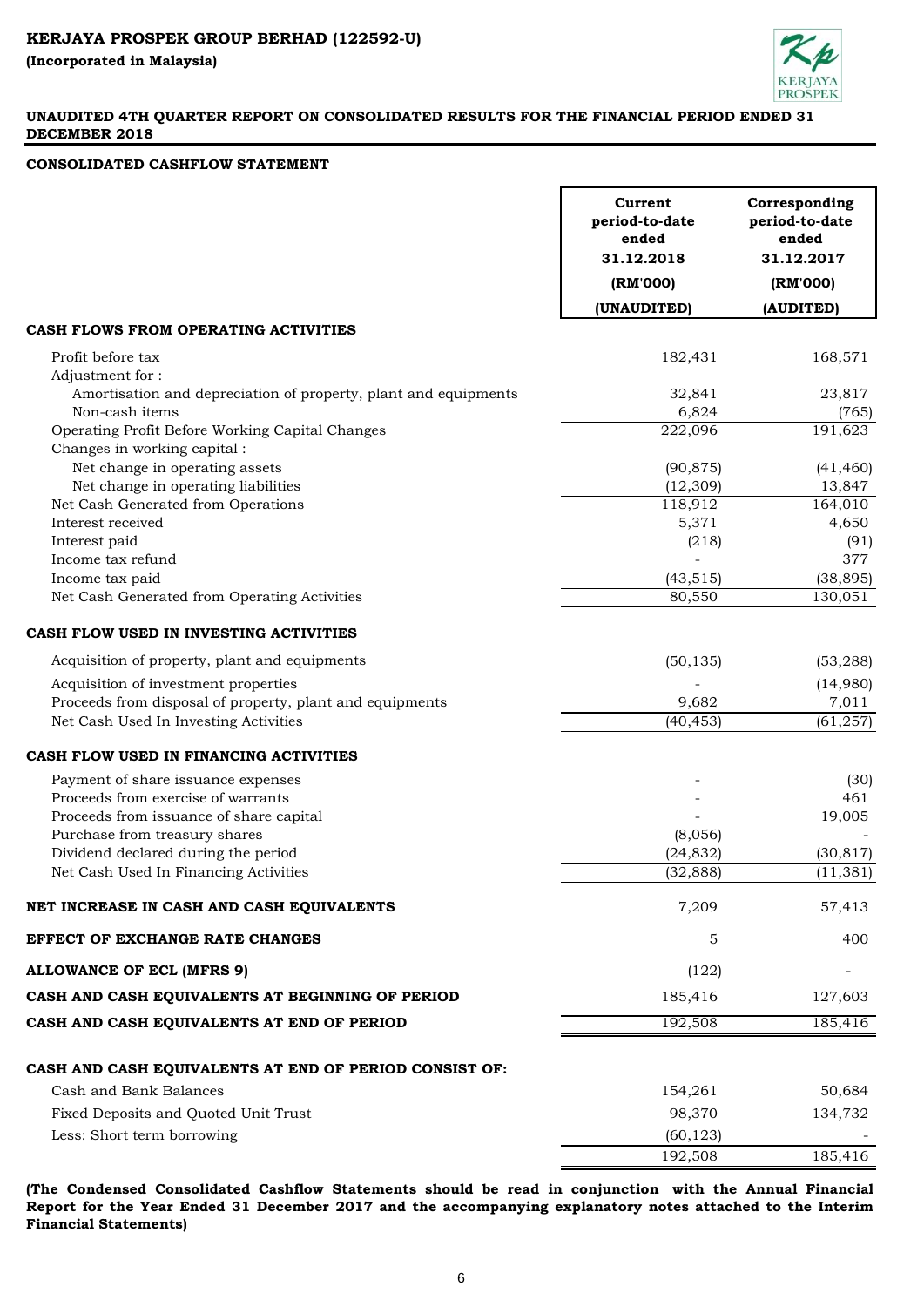

## **NOTES TO THE REPORTS**

# **EXPLANATORY NOTES PURSUANT TO MALAYSIAN FINANCIAL REPORTING STANDARD ("MFRS") 134, INTERIM FINANCIAL REPORTING**

## **A1. Corporate Information**

Kerjaya Prospek Group Berhad is a public limited company incorporated and domiciled in Malaysia, and is listed on the Bursa Malaysia Securities Berhad. The registered office is located at No. 802, 8th Floor, Block C, Kelana Square, 17 Jalan SS7/26, 47301 Petaling Jaya, Selangor. The principal place of business is located at No.1, 2nd Floor, Bangunan One Wangsa, Jalan Wangsa Permai, Taman Wangsa Permai, 52200 Kuala Lumpur.

## **A2. Malaysian Financial Reporting Standards ("MFRS")**

## **A2.1 Basis of Preparations**

The interim financial reports of the Group are unaudited and have been prepared in accordance with the requirements of Malaysia Financial Reporting Standard ("MFRS") 134, Interim Financial Reporting issued by the Malaysia Accounting Standard Board ("MASB") and Paragraph 9.22 and Appendix 9B of the Main Market Listing Requirements of Bursa Malaysia Securities Berhad.

The interim financial reports should be read in conjunction with the audited financial statements of the Group for the financial year ended 31 December 2017.

## **A2.2 Significant Accounting Policies**

The accounting policies and methods of computation adopted by the Group in these quarterly financial reports are consistent with those adopted in the most recent annual audited financial statements for the year ended 31 December 2017, except for the adoption of the following new and revised Standards and Amendments.

As of 1 January 2018, the Group has adopted the following new and revised MFRSs and amendments to MFRS and IC interpretation (collectively referred to as "pronouncements") which are effective for annual years beginning on or after 1 January 2018.

| MFRS 9                 | Financial Instruments (2014)                                                           |
|------------------------|----------------------------------------------------------------------------------------|
| MFRS 15                | Revenue from Contracts with Customers                                                  |
| Amendments to MFRS 15  | Revenue from Contracts with Customers: Clarifications to MFRS 15                       |
| Amendments to MFRS 128 | Investment in Associates and Joint Ventures (Annual Improvements<br>2014 - 2016 Cycle) |
| IC Interpretation 22   | Foreign Currency Transactions and Advance Consideration                                |
| Amendments to MFRS 140 | Investment Property - Transfers of Investment Property                                 |

The initial application on the above pronouncements did not have any material impact to the condesed financial statements. The impacts for application of MFRS 9 of RM6.2 million has been adjusted against opening retained profits as disclosed in note A2.3.

### **A2.3 Adoption of MFRS 9 and MFRS 15**

## i. MFRS 9 Financial Instruments

The Group adopted MFRS 9, Financial Instruments on 1 January 2018. MFRS 9 replaces the guidance in MFRS 139 Financial Instruments: Recognition and Measurement on the classification and measurement of financial assets and financial liabilities, impairement of financial assets, and on hedge accounting.

MFRS 9 contains a new classification and measurement approach for financial assets that reflects the business model in which assets are managed and their cash flow characteristics.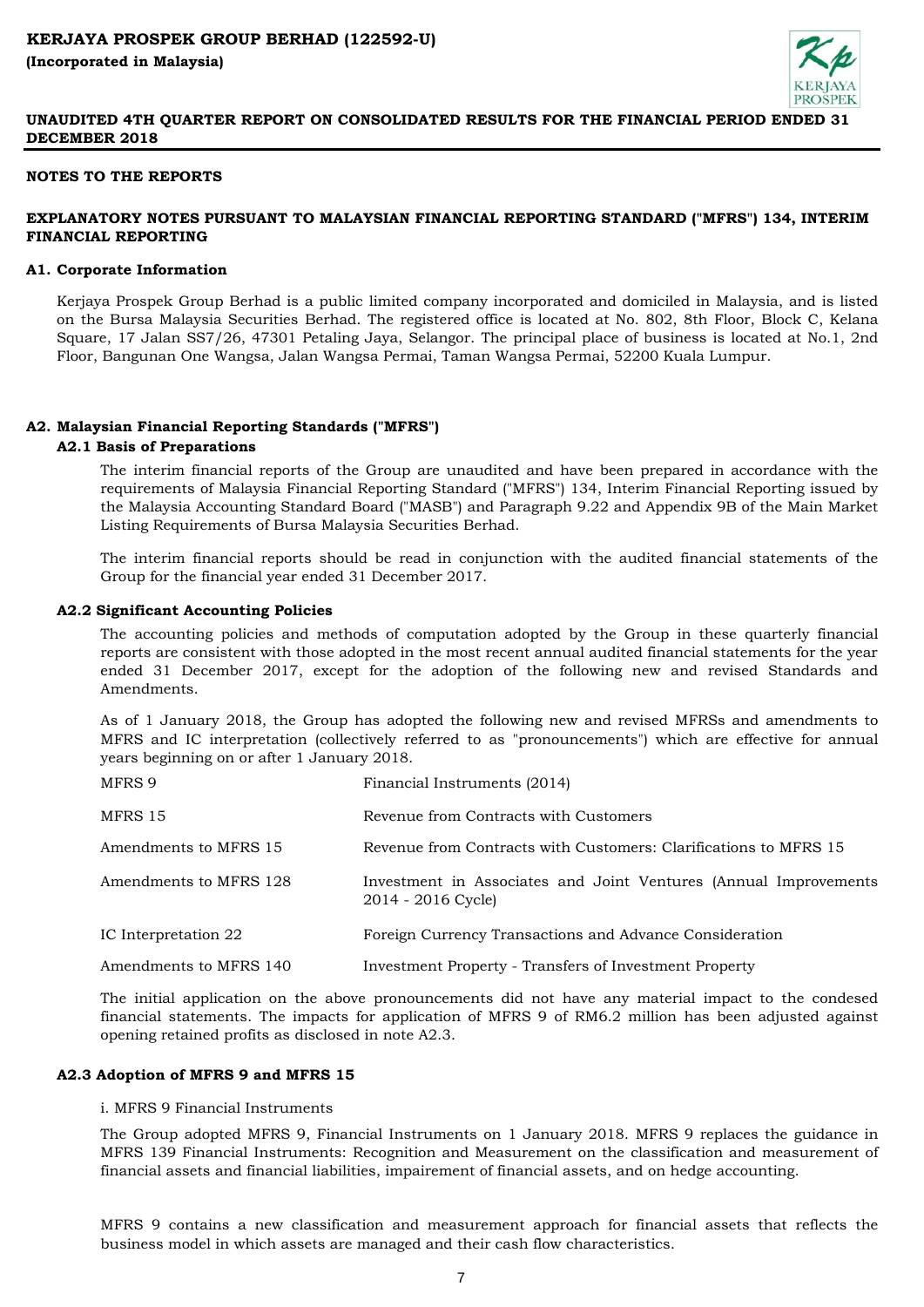

The three principal classifications categories for financial assets are: measured at amortised cost, fair value through other comprehensive income (FVOCI) and fair value through profit or loss (FVTPL). The standard eliminates the existing MFRS 139 categories of held to maturity, loans and receivables and available for sale.

The impact on the accounting for the Group's financial assets upon initial application of the new classification requirements. The impacts of application of MFRS 9 are as discussed below.

MFRS 9 also replaces the incurred loss model in MFRS 139 with a forward-looking expected credit loss (ECL) model. Under MFRS 9, loss allowances will be measured on either 12 month ECLs or Lifetime ECLs. As allowed by the transitional provision of MFRS 9, the Group elected not to restate the comparatives. Adjustments arising from the initial application of the new impairment model has been recognised in the opening balance of the retained earnings and the carrying amount of the financial assets as at 1 January 2018 as disclosed below:

|                                                   | Impact of adoption<br>of MFRS 9 to   |
|---------------------------------------------------|--------------------------------------|
|                                                   | opening balance at<br>1 January 2018 |
|                                                   | <b>In RM'000</b>                     |
| <b>Non-current Assets</b>                         |                                      |
| Decrease in trade receivables                     | (128)                                |
| <b>Current Assets</b>                             |                                      |
| Decrease in trade and other receivables           | (6, 011)                             |
| Decrease in fixed deposits and quoted unit trusts | (88)                                 |
| Decrease in cash and bank balances                | (33)                                 |
| Equity                                            |                                      |
| Decrease in retained profits                      | (6,260)                              |

ii. MFRS 15 Revenue for Contracts with Customers

The Group adopted MFRS 15, Revenue from Contracts with Customers on 1 January 2018. MFRS 15 replaces the guidance in MFRS 111 Construction Contracts, MFRS 118 Revenue, IC Interpretation 13 Customer Loyalty Programmes, IC Interpretation 15, Agreements for Construction of Real Estate, IC Interpretation 18, Transfer of Assets from Customers and IC Interpretation 131, Revenue - Barter Transactions Involving Advertising Services. MFRS 15 provides a single model for accounting for revenue arising from contracts with customers, focusing on the identification and satisfaction of performance obligations.

The Group recognises revenue of each performance obligation when it transfers control of a product or service to a customer either at a point of time or over time. When revenue is recognised over time, the stage of completion for projects is measured (by reference to the cost incurred up to the reporting date as a percentage of total estimated cost or by reference to physical stage of completion. When the services rendered exceed the billings to customers, a contract asset is recognised. If the billings exceed the services rendered, a contract liability is recognised.

# **A3. Audit Report**

The audited financial statements for the preceding financial year ended 31 December 2017 were not subject to any qualification.

## **A4. Seasonal or Cyclical Factors**

The principal business operations of the Group are not significantly affected by any seasonal or cyclical factors.

### **A5. Unusual Items**

There were no unusual items in the current quarter under review that affecting the assets, liabilities, equity, net income or cashflow of the Group.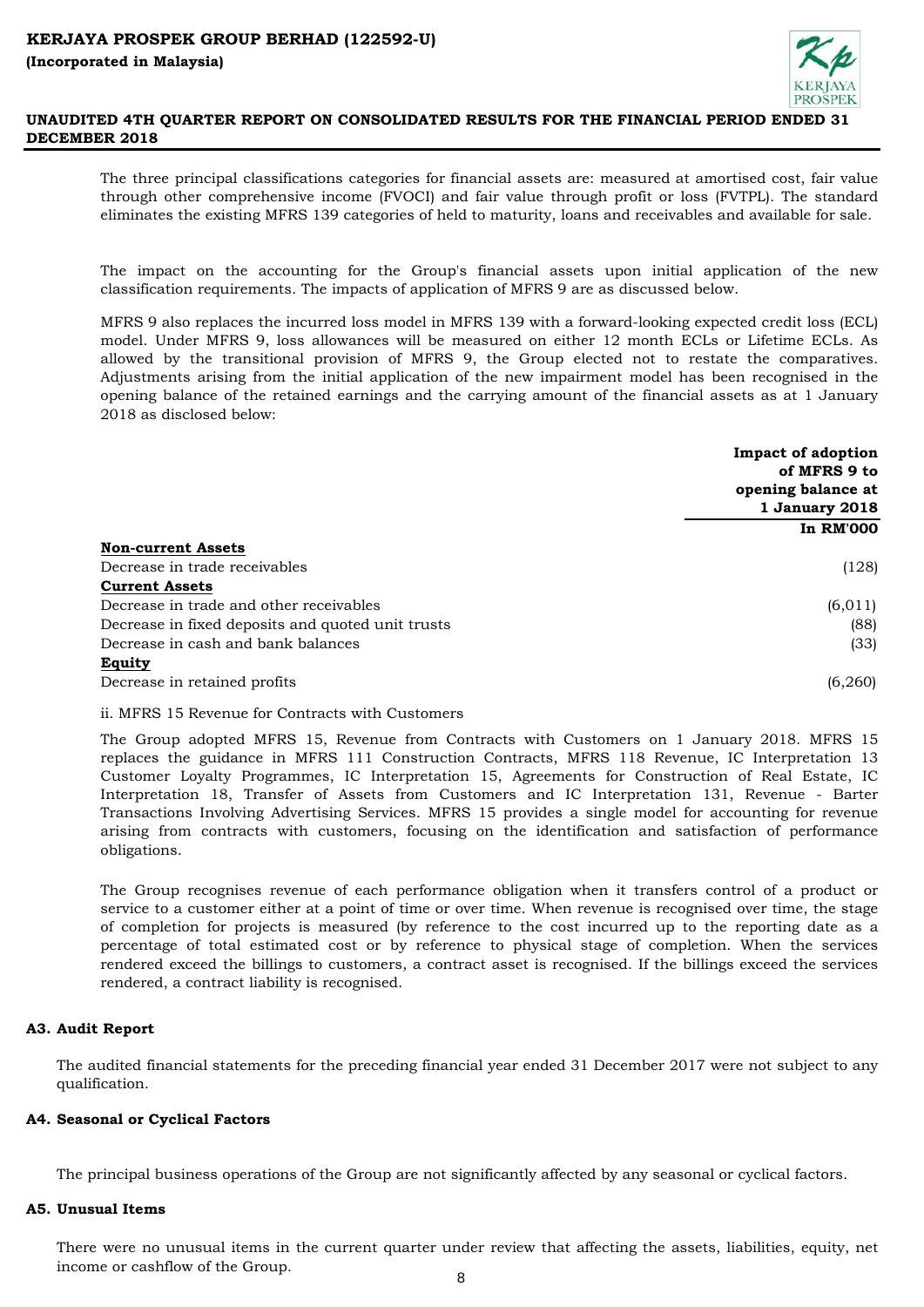

## **A6. Changes in Estimates**

There were no significant changes in estimates that have a material effect to the current quarter under review.

# **A7. Debt and Equity Securities**

During the financial period ended 31 March 2018, the issued and paid-up share capital was increased from 564,531,382 to 1,241,968,766 by issuance of six bonus shares on every existing five ordinary shares on 27 February 2018.

During the current quarter, the Company repurchased 6,206,000 units of its issued ordinary shares from the open market at price of RM0.995 to RM1.36 per share. Total consideration paid was RM7.17 million including transaction costs and this was financed by internal generated funds. The shares repurchased are being held as treasury shares in accordance with the requirement of section 127 of the Companies Act, 2016. As at 31 December 2018, 6,834,700 units ordinary shares have been repurchased for RM8.06 million including transaction costs.

Other than the above, there were no issuance, cancellations, resale and repayment of debt and equity securities for the Group during the current quarter and financial period under review.

## **A8. Dividends Paid**

On 26 April 2018, the Board of Directors, pursuant to the Company's Constitution, recommended a single-tier final dividend of 0.5 sen per ordinary share in respect of the financial year ended 31 December 2017 for approval of the shareholders at the Annual General Meeting on 28 May 2018, which thereon approval granted. The total amount of RM6.21 million has been paid on 10 July 2018.

On 30 August 2018, The Board of Directors has approved an interim dividend of 1.5 sen per ordinary share (based on the enlarged share capital after completion of the bonus issues of six bonus shares for every five existing ordinary shares on 27 February 2018) in respect of the financial year ending 31 December 2018. The approved interim dividend payable represent approximately 27.6% of profit after tax for financial period ended 30 June 2018. The total amount of RM18.62 million has been paid on 30 October 2018.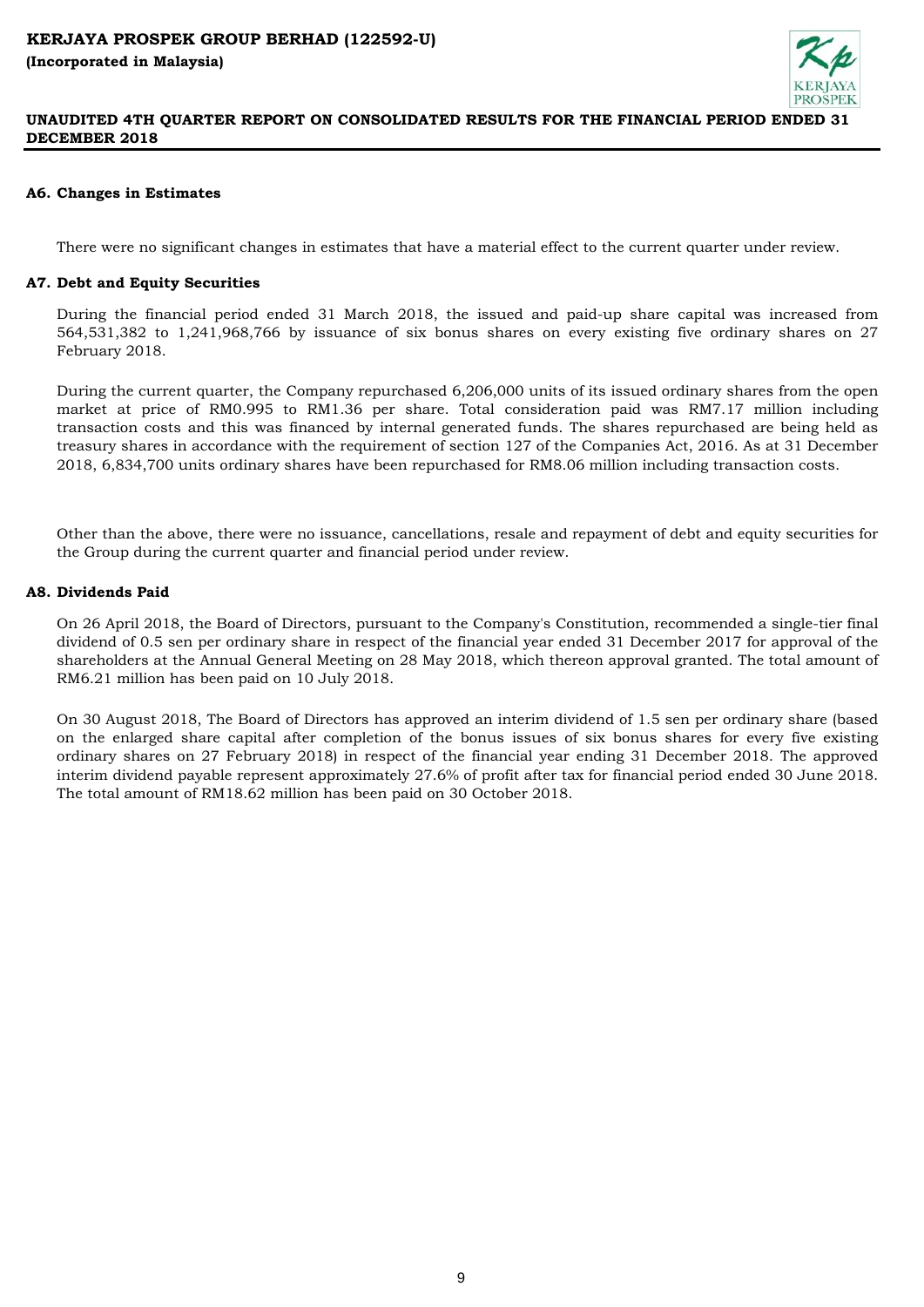# KERJAYA PROSPEK GROUP BERHAD (122592-U) **(Incorporated in Malaysia)**



# **NOTES TO THE FINANCIAL REPORT FOR THE FINANCIAL PERIOD ENDED 31 DECEMBER 2018**

## **A9. Segmental Information**

## **FOR THE FINANCIAL PERIOD ENDED 31 DECEMBER 2018**

|                          |           |                                   | <b>Property</b>          |            |               |                          |           |
|--------------------------|-----------|-----------------------------------|--------------------------|------------|---------------|--------------------------|-----------|
|                          |           | <b>Construction Manufacturing</b> | Development              | Investment | <b>Others</b> | Elimination              | Total     |
|                          | (RM'000)  | (RM'000)                          | (RM'000)                 | (RM'000)   | (RM'000)      | (RM'000)                 | (RM'000)  |
| External Revenue         | 967,833   | 1,490                             | 99,439                   | ۰          | -             | $\overline{\phantom{a}}$ | 1,068,762 |
| Inter Group Revenue      | 219,405   | 17,115                            | $\overline{\phantom{a}}$ | 80,000     | -             | (316,520)                |           |
|                          | 1,187,238 | 18,605                            | 99,439                   | 80,000     |               | (316,520)                | 1,068,762 |
| <b>RESULTS</b>           |           |                                   |                          |            |               |                          |           |
| Segmental Results        | 115,405   | 4,045                             | 19,730                   | 77,922     | (7)           | (78,680)                 | 138,415   |
| <b>OTHER INFORMATION</b> |           |                                   |                          |            |               |                          |           |
| Segmental Assets         | 876,381   | 115,105                           | 107,374                  | 722,328    | 49            | (487,700)                | 1,333,537 |
| Segmental Liabilities    | 587,805   | 110,971                           | 61,693                   | 23,575     | 4,630         | (434, 106)               | 354,568   |

## **FOR THE FINANCIAL PERIOD ENDED 31 DECEMBER 2017**

|                          |           |                                   | Property    | (Restated) |                          |                          |           |
|--------------------------|-----------|-----------------------------------|-------------|------------|--------------------------|--------------------------|-----------|
|                          |           | <b>Construction Manufacturing</b> | Development | Investment | <b>Others</b>            | Elimination              | Total     |
|                          | (RM'000)  | (RM'000)                          | (RM'000)    | (RM'000)   | (RM'000)                 | (RM'000)                 | (RM'000)  |
| <b>External Revenue</b>  | 879,692   | 470                               | 75,507      |            |                          | $\overline{\phantom{0}}$ | 955,669   |
| Inter Group Revenue      | 229,137   | 4,806                             |             |            | $\overline{\phantom{a}}$ | (233, 943)               |           |
|                          | 1,108,829 | 5,275                             | 75,507      |            |                          | (233, 943)               | 955,669   |
| <b>RESULTS</b>           |           |                                   |             |            |                          |                          |           |
| Segmental Results        | 116.413   | 1,922                             | 14.989      | 51,206     | 318                      | (60, 107)                | 124,740   |
| <b>OTHER INFORMATION</b> |           |                                   |             |            |                          |                          |           |
| Segmental Assets         | 711,164   | 107,058                           | 83,161      | 674,788    | 44                       | (391, 560)               | 1,184,654 |
| Segmental Liabilities    | 453,573   | 106,914                           | 55,563      | 20,967     | 4,588                    | (336, 561)               | 305,043   |

As the business of the Group is engaged entirely in Malaysia, no reporting by geographical location of operation is presented.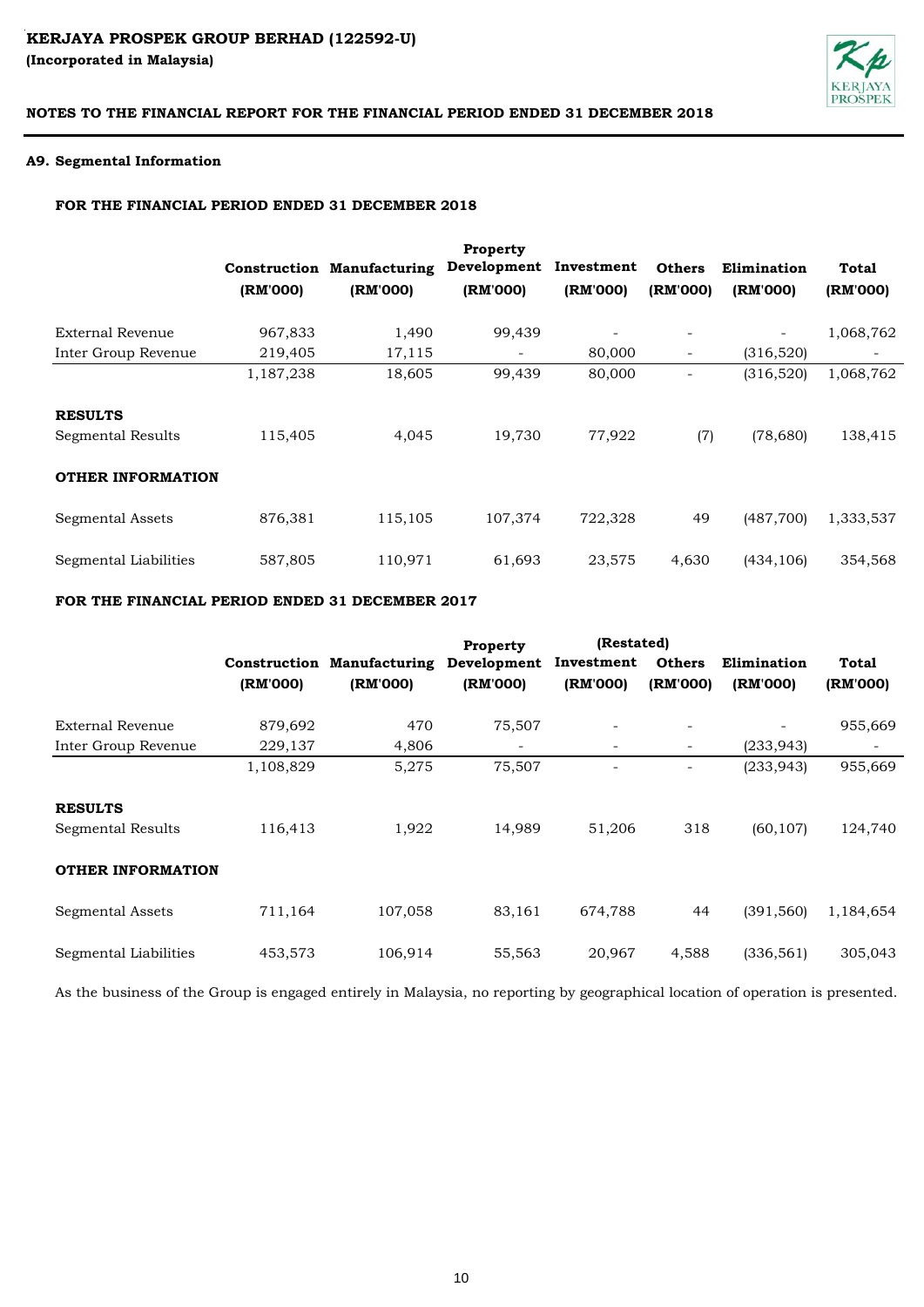

## **A9. Segmental Information (contd.)**

For management purposes, the Group is organised into business units based on their products and services, and has four (4) reportable operating segments as follow:

(i) Construction - Main building construction works, provision of contract workmanship and other related services.

(ii) Manufacturing - Manufacture, assemble, installation and sale of light fittings, furniture, kitchen cabinetry and related products.

(iii) Property Development - Development of residential and/or commercial properties.

(iv) Investment - Investment holding companies.

(v) Others -Other dormant companies.

## **Segment performance for the financial period ended 31 December 2018 as compared to corresponding preceding period ended 31 December 2017**

### **(i) Construction**

The construction segment has achieved a total revenue of RM1,187.24 million in the current financial period representing an increase of approximately 7% as compared to its corresponding preceding financial period of RM1,108.83 million. Segmental profit was recorded at RM115.41 million on current financial period compare to corresponding preceding financial period of RM116.41 million. The increase in revenue was mainly due to steady progress construction work on-site. The segmental profit was slightly decrease mainly due to slightly increase in cost. The construction segment is expected to continue to deliver positive results and improve the Group's overall turnover and profitability moving forward.

### **(ii) Manufacturing**

The revenue on manufacturing segment has increased to RM18.61 million in current financial year compared to its corresponding preceding financial year of RM5.28 million. The segmental profit has increased from RM1.92 million to RM4.05 million. Revenue was recognised from the progress work of projects that were secured.

### **(iii) Property Development**

The property development division continues to recognise its revenues of RM99.44 million and a profit of RM19.73 million for the current financial year on the project with higher development progress being registered for the project.

### **(iv) Investment**

Profit for the segment mainly due to dividend income from its subsidiary and interest income earned.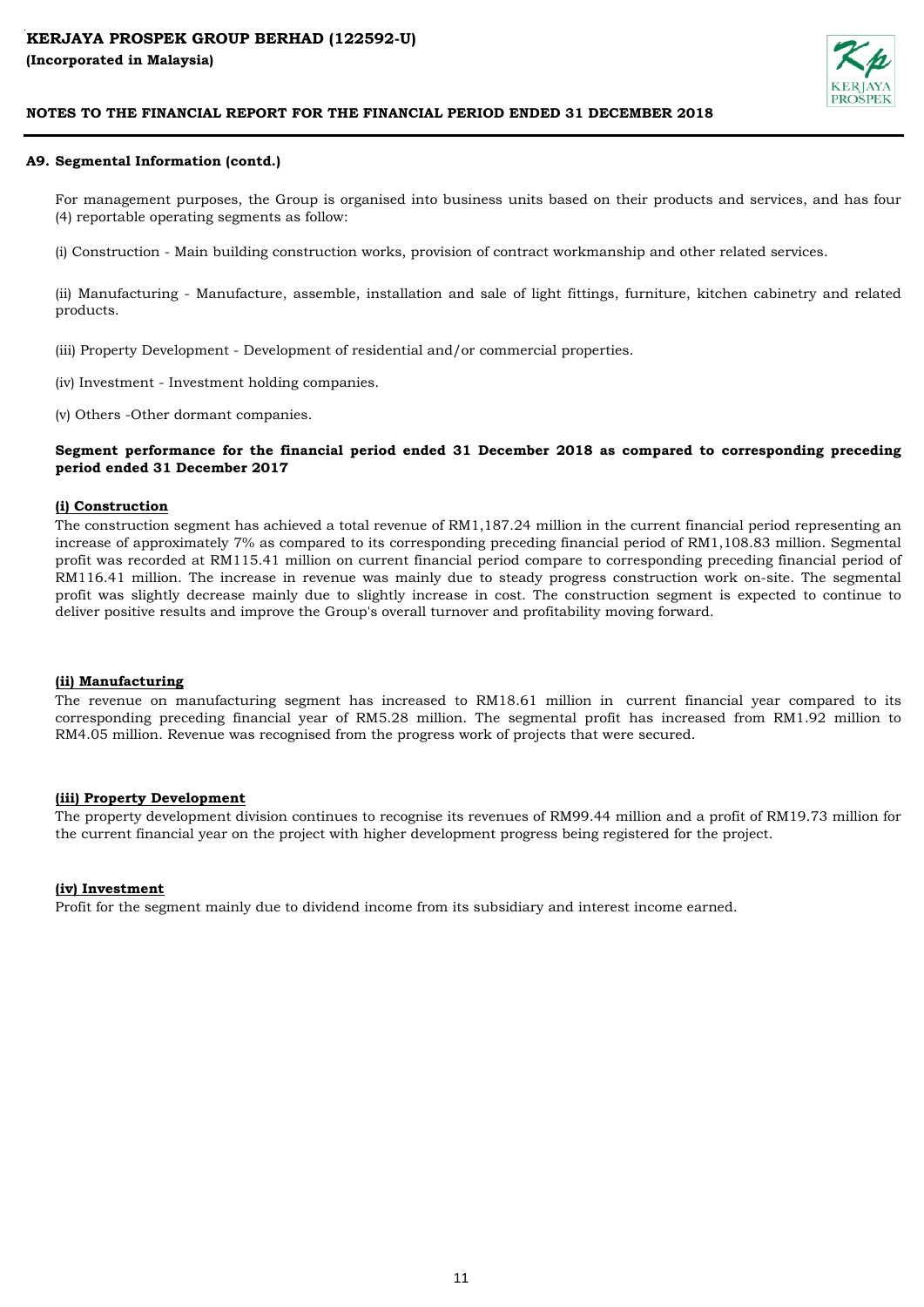

## **A10. Profit Before Tax**

| Individual     | Cumulative     |
|----------------|----------------|
| <b>Ouarter</b> | <b>Ouarter</b> |
| 31.12.2018     | 31.12.2018     |
| (RM'000)       | (RM'000)       |
| 2,182          | 2,706          |
| (1, 412)       | (5,371)        |
|                |                |
| 8,609          | 32,841         |
| 52             | 218            |
| (733)          | (754)          |
|                | 54             |
| 5,024          | 5,024          |
|                |                |

## **A11. Subsequent Events**

There were no subsequent events as at 21 February 2019, being the latest practicable date which shall not be ealier than 7 days from the date of issuance of this interim financial report.

### **A12. Changes in Composition of the Group**

On 11 October 2018, Bazarbayu Sdn Bhd, a wholly-owned subsidiary of the Company has inked a Share Sale Agreement with Yakin Land Sdn Bhd ("YLSB") in acquiring 90% stake in YLSB for the consideration sum of RM1.35 million.

### **A13. Changes in Contingent Liabilities or Contingent Assets**

| 217,089<br>Corporate guarantee given to banks for facilities granted to subsidiaries<br>Corporate guarantee given to third parties for the benefit of the Group's<br>subsidiaries<br>154,714<br>371,803 | (a) | Contingent Liabilities | Cumulative<br><b>Ouarter</b><br>31.12.2018<br>(RM'000) |
|---------------------------------------------------------------------------------------------------------------------------------------------------------------------------------------------------------|-----|------------------------|--------------------------------------------------------|
|                                                                                                                                                                                                         |     |                        |                                                        |
|                                                                                                                                                                                                         |     |                        |                                                        |
|                                                                                                                                                                                                         |     |                        |                                                        |

(b) Contingent Assets

As at the date of this report, there were no contingent assets.

### **A14. Capital Commitments**

As at the date of this report, the Group has no material capital commitments.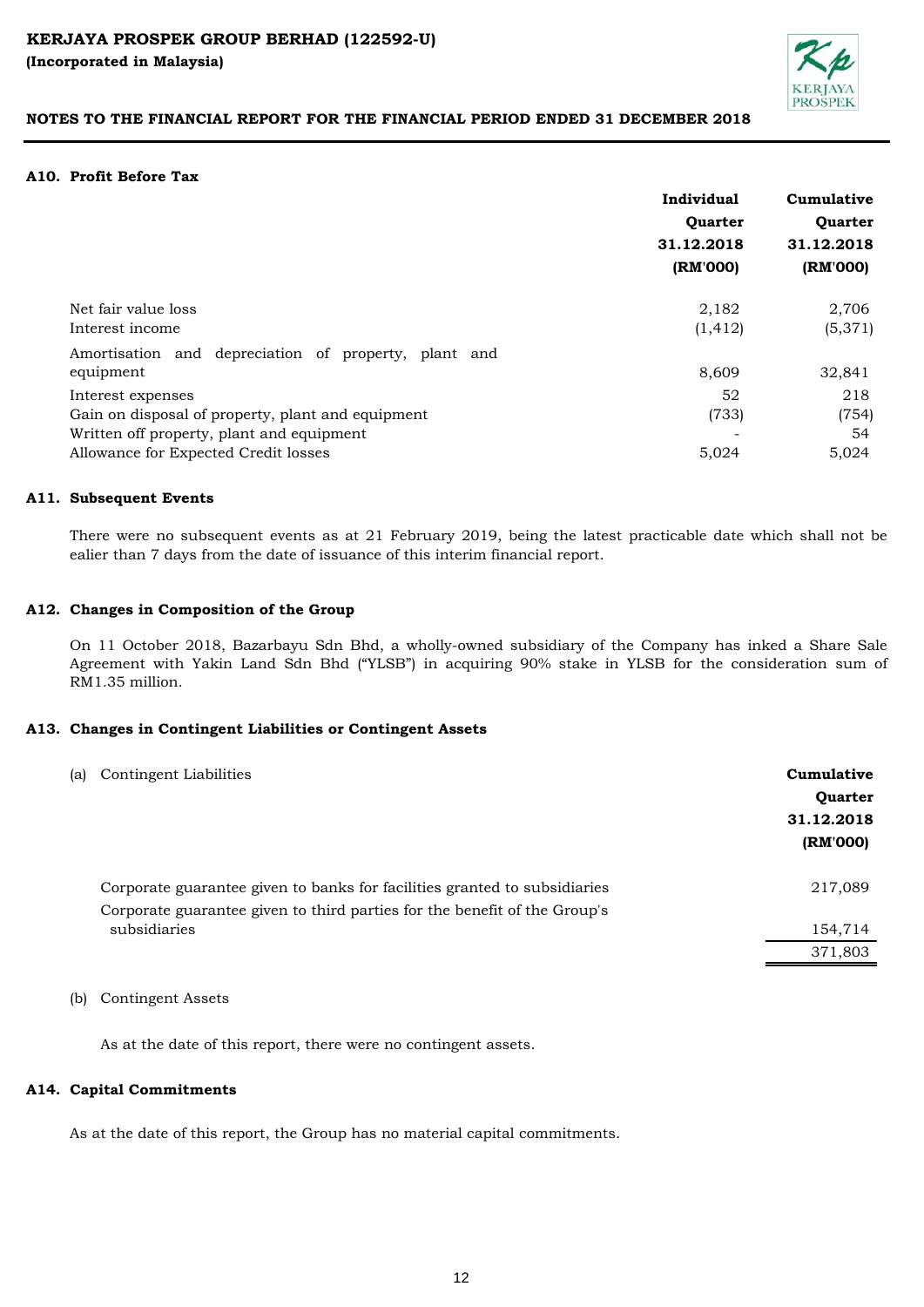

## **ADDITIONAL INFORMATION REQUIRED BY THE LISTING REQUIREMENTS OF BURSA SECURITIES**

#### **B1. Review of Performance**

For the current financial year under review, the Group posted a revenue of RM265.33 million as compared to its corresponding preceding financial quarter of RM252.31 million. The Profit After Tax ("PAT') in the current quarter of RM34.17 million, representing an increase of RM5.16 million from its corresponding preceding year quarter of RM29.01 million.

Overall, the increase in revenue was mainly attributed to the construction segment of the Group which currently has a substantial orderbook comprising of projects awarded by premier property developers in Malaysia. There is improvement on the manufacturing segment performance. The property development segment is also contribute positively to the Group's earnings moving forward with the encouraging take up rate in the Group's property development project in Genting Permai.

## **B2. Change in Results of Current Quarter Compared to Preceding Quarter**

|                                              |                      | Immediate            |                |  |
|----------------------------------------------|----------------------|----------------------|----------------|--|
|                                              | Current              | Preceding            |                |  |
|                                              | <b>Ouarter ended</b> | <b>Ouarter ended</b> |                |  |
|                                              | 31.12.2018           | 30.09.2018           | <b>Changes</b> |  |
|                                              | (RM'000)             | (RM'000)             | (%)            |  |
| Revenue                                      | 265,334              | 269,892              | $-1.7\%$       |  |
| Operating Profit                             | 53,173               | 46,996               | 13.1%          |  |
| Profit Before Tax                            | 46,354               | 47,296               | $-2.0\%$       |  |
| Profit After Tax                             | 34,071               | 36,929               | $-7.7\%$       |  |
| Profit Attributable to Owners of the Company | 34,025               | 36.876               | $-7.7\%$       |  |

For the current quarter, the Group recorded a revenue and PBT of RM265.33 million and RM46.35 million respectively as compared to RM269.89 million and RM47.30 million respectively in its immediate preceding quarter due to timing of delivery of works on construction segment which all on going projects were at their planned progression. On the property development segment, the maiden property project; Vista Residences, has also recorded encouranging result with a good take-up rate and progress.

#### **B3. Current Year Prospects**

The Group is pleased that it has delivered growth in both revenue and profit. During the current financial quarter and period-to-date ended 31 December 2018, the Group has secured a building contract worth RM357.3 million and accepted the letters of award amounting to RM632.43 million for completion of marine bridge and projects at Mont Kiara, Jalan Cheras and Mukim Sungai Buloh. The Group's outstanding order book stands at RM3.02 billion as at financial year ended 31 December 2018. Subsequent to financial year ended 31 December 2018, the Company has also accepted two (2) letter of awards amounting to RM 435 million.

On the Group's maiden project, Vista Residences has also recorded an encouraging take-up rate with its current unbilled sales of approximately RM56.7 million.

Moving forward, the Group aims to focus on the construction segment to be the main revenue driver of the Group.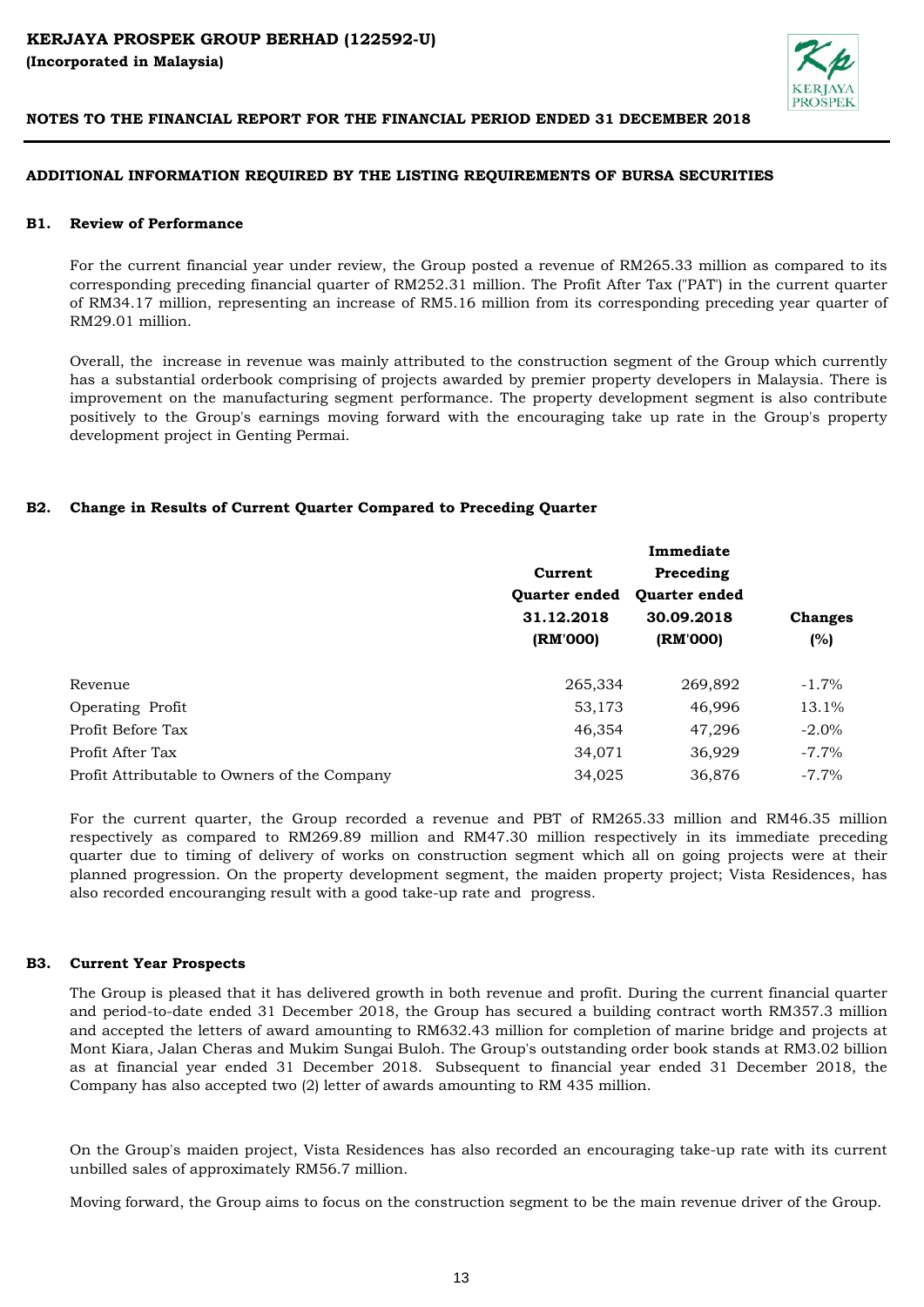

The Group will continue to exercise vigilance and prudence in achieving its objectives of expansion.

Notwithstanding the Group's objective to expand its core business in construction, it will maintain the manufacturing segment as part of its integrated business objective and strategy and complete the existing property development project.

As announced in Budget 2019 on 2 November 2018, Malaysia will be revising downwards the projected GDP growth rate from the previously announced 5.0-5.5% to 4.8% in 2018 and 4.9% in 2019 against the backdrop of an increasing challenging external environment. The market would be challenging but sustainable. Barring any unforeseen circumstances, the Group is cautiously optimistic on its overall businesses moving forward and will continue to sharpen it competitive edge to achieve sustainable growth in the market.

#### **B4. Profit Forecast**

There were no profit forecast prepared or profit guarantee made by the Group.

#### **B5. Taxation**

|                                | Individual<br>Quarter<br>31.12.2018<br>(RM'000) | Cumulative<br>Quarter<br>31.12.2018<br>(RM'000) |
|--------------------------------|-------------------------------------------------|-------------------------------------------------|
| Malaysia income tax            |                                                 |                                                 |
| - current year                 | 12,201                                          | 43,829                                          |
| - under provided in prior year | (35)                                            | 668                                             |
|                                | 12,166                                          | 44,497                                          |
| Deferred tax                   |                                                 |                                                 |
| - current year                 | 117                                             | (620)                                           |
|                                | 12,283                                          | 43,877                                          |

Effective tax rates for the current quarter and period-to-date ended 31 December 2018 is lower than statutory tax rate of 24% mainly due to inclusion of certain non-taxable items in the income statement.

#### **B6 Group Borrowings and Debt Securities**

Details of the group borrowings as at 31 December 2018 were as follows:

|                                                                                  | Cumulative<br>Quarter<br>31.12.2018<br>(RM'000) |
|----------------------------------------------------------------------------------|-------------------------------------------------|
| Short term borrowings - Unsecured<br>(i) Cashline facilities (denominated in RM) | 60,123                                          |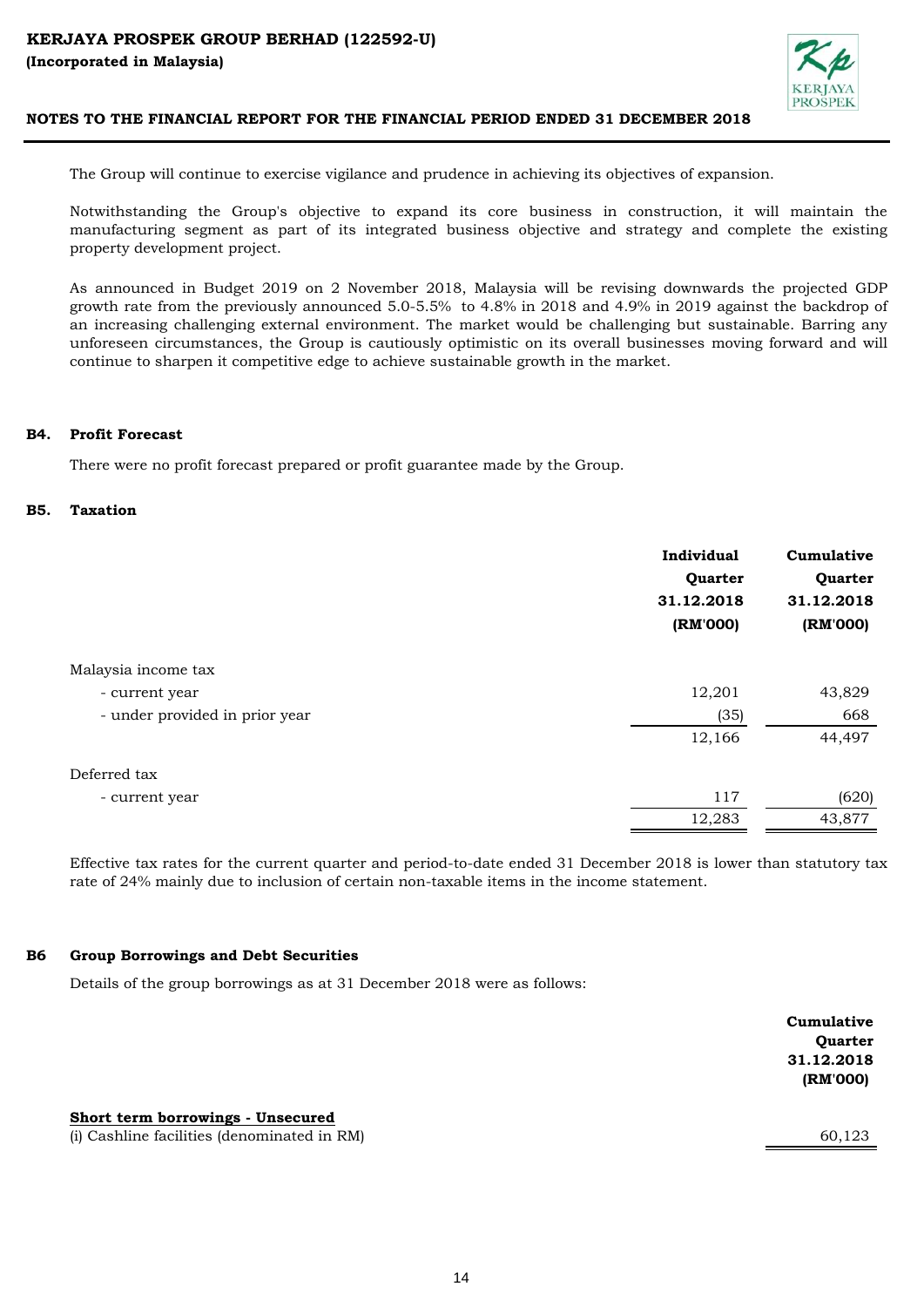

#### **B7. Status of Corporate Proposals**

The following is the proposal previously announced by the Company that remained uncompleted as at 21 November 2018, the latest practicable date which is not earlier than 7 days from the date of issue of this interim financial report:-

On 11 October 2018, Bazarbayu Sdn. Bhd., a wholly owned subsidiary of the Company, has entered into a Share Sale Agreement to acquire 90,000 ordinary shares in Yakin Land Sdn. Bhd. ("YLSB") representing 90% equity interest in YLSB for a total purchase consideration of RM1,350,000.

The proposed acquisition was completed on 10 January 2019.

#### **B8. Changes in Material Litigation**

There were no material litigations for the Group as at the date of this report.

#### **B9. Dividend**

Total dividend for the financial year ending 31 December 2018 and financial year ended 31 December 2017 are summarised as follow:

|                                          | <b>Net Per Share</b>   | <b>Net Per Share</b>   |  |
|------------------------------------------|------------------------|------------------------|--|
|                                          | <b>FY2018</b><br>(sen) | <b>FY2017</b><br>(sen) |  |
| Interim Dividend<br>Single-tier dividend | $1.5***$               | $5.5*$                 |  |
| Final Dividend<br>Single-tier dividend   | ****                   | $0.5**$                |  |

- \* On 10 July 2017, the Board of Directors has approved a single-tier interim dividend of 5.5 sen per ordinary share in respect of the financial year ended 31 December 2017. The total amount of RM30.82 million has been paid on 29 August 2017.
- \*\* The final dividend for financial year ended 2017 was declared based on the enlarged share capital after completion of the bonus issues of six bonus shares for every five existing ordinary shares which had completed on 27 February 2018.

On 13 April 2018, the Board of Directors proposed the single-tier final dividend of 0.5 sen per ordinary share in respect of the financial year ended 31 December 2017 and has been tabled for approval at the AGM on 28 May 2018 .

The total amount of RM6.21 million has been paid on 10 July 2018.

The Company has declared a total dividend of RM37 million which is approximately 29.7% of the profit after taxation for the financial year ended 31 December 2017 which is above the Company dividend policy of 25% of profit after taxation.

\*\*\* The Board of Directors has approved an interim dividend of 1.5 sen per ordinary share (based on the enlarged share capital after completion of the bonus issues of six bonus shares for every five existing ordinary shares on 27 February 2018) in respect of the financial year ending 31 December 2018. The approved interim dividend payable represent approximately 27.6% of profit after tax for financial period ended 30 June 2018.

The total amount of RM18.62 million has been paid on 30 October 2018.

\*\*\*\* Not applicable for the current quarter under review.